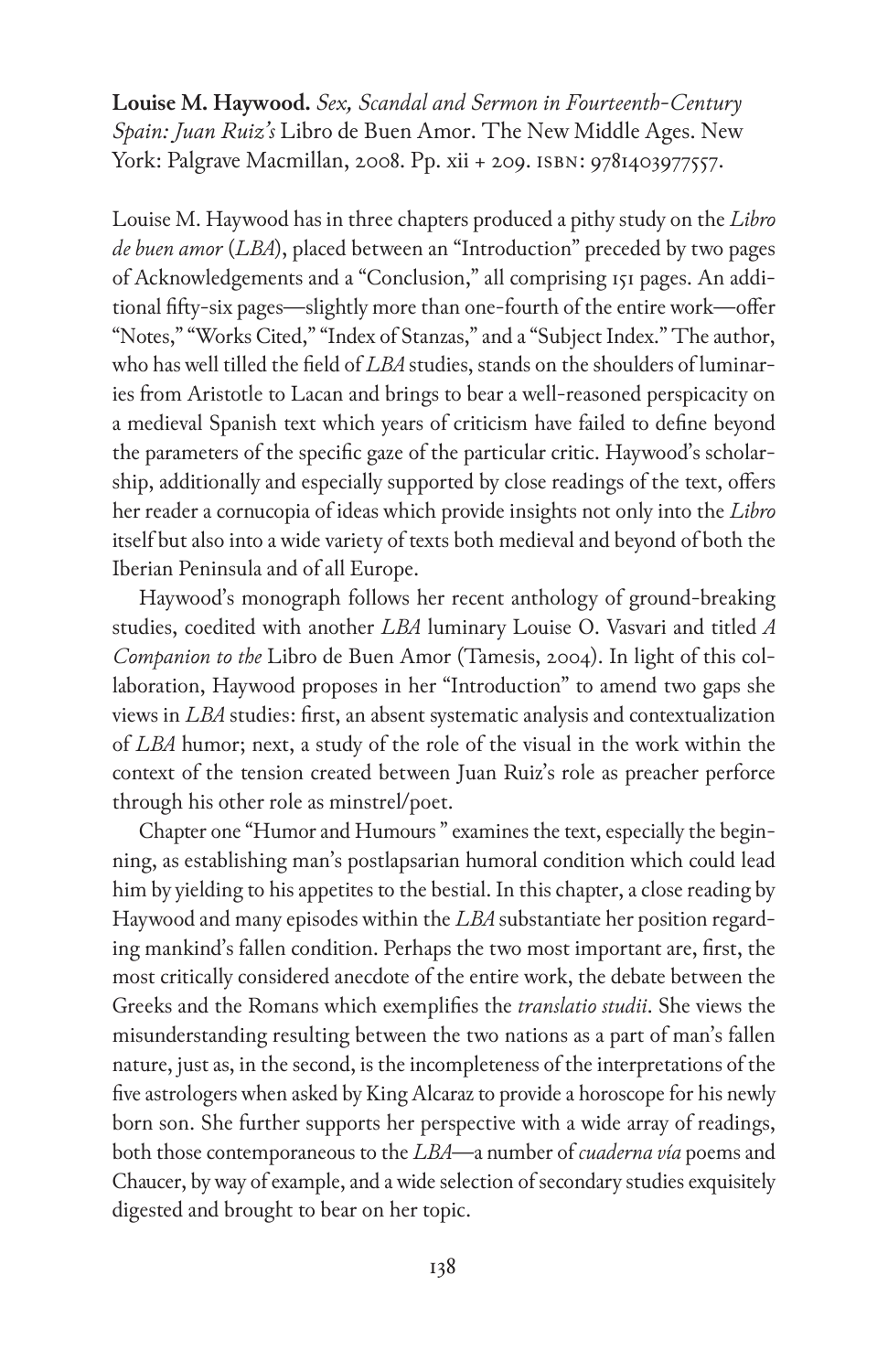Chapter two, "The Gaze and the Grotesque," treats scopophilia as intimately bound to memory vitiated by the Fall, but memory essential to choosing appropriately for salvation. She begins by recalling the vision of the Archpriest in the go-between's description of him as well as the vision offered in Don Amor's *descriptio puellae*. She describes Alda de la Tablada and the crucified body of Christ presented in the *LBA* as establishing a progression from the divine to the bestial: through Christ God becomes human, and through the mountain woman, the human verges on the bestial. Alda is shown to have characteristics similar to those attributed to Juan Ruiz in the go-between's description of him which calls into question the mountain woman's femininity as well as the Archpriest's masculinity. In further close readings Haywood examines the three tales of the Young Miller who wishes to marry three women, the woman who amuses herself with the two lazy suitors, and finally, the Pitas Payas anecdote. The common denominator between all three accounts is men who fail to measure up. All the men in these anecdotes suffer from a *méconnaissance*, again owing to the Fall. Haywood applies René Girard's triangular desire to all three accounts rounding out the chapter with another detailed reading of three anecdotes which have "a particularly marginal and inharmonious animal, the ass" (79) as protagonist. Throughout this chapter her gaze contemplates the gaze that anthropomorphizes animals and zoomorphizes humans whereby she examines the potential bestial characteristics of human behavior.

Chapter three, appropriately titled "The Stand-Up Archpriest," examines the amorous affairs of the Archpriest which provides the binding thread of continuity in the literal medieval cultural warehouse that is the *LBA*. She notes that this work is not an *ars amatoria* as it does not teach one how to succeed in affairs of the heart noting the Archpriest's failures in practically every encounter, fourteen in all. Haywood exempts a potential fifteenth encounter—the old woman who visits an ailing Archpriest (st. 945–49)—even though he grabs her and speaks foolishly to her as he himself relates. Haywood treats the four mountain women—the *serranas*—separately as they do not follow the Girardian pattern of triangulation that so well fits the other ten encounters of which all but two are chosen by sight and by which he seeks to recover from the pain of a previous affair, to avoid loneliness, or to imitate the habit of young men. The names of the four *serranas* connote masculine vigor, animal wildness, an inversion of the standard power dynamic between men and women, and finally diminution and weeping. The mountain adventures offer a reversal of male/female roles, in effect, tantamount to what the Archpriest has presented in the three anecdotes of the Young Miller, the Lazy Suitors, and Pitas Payas